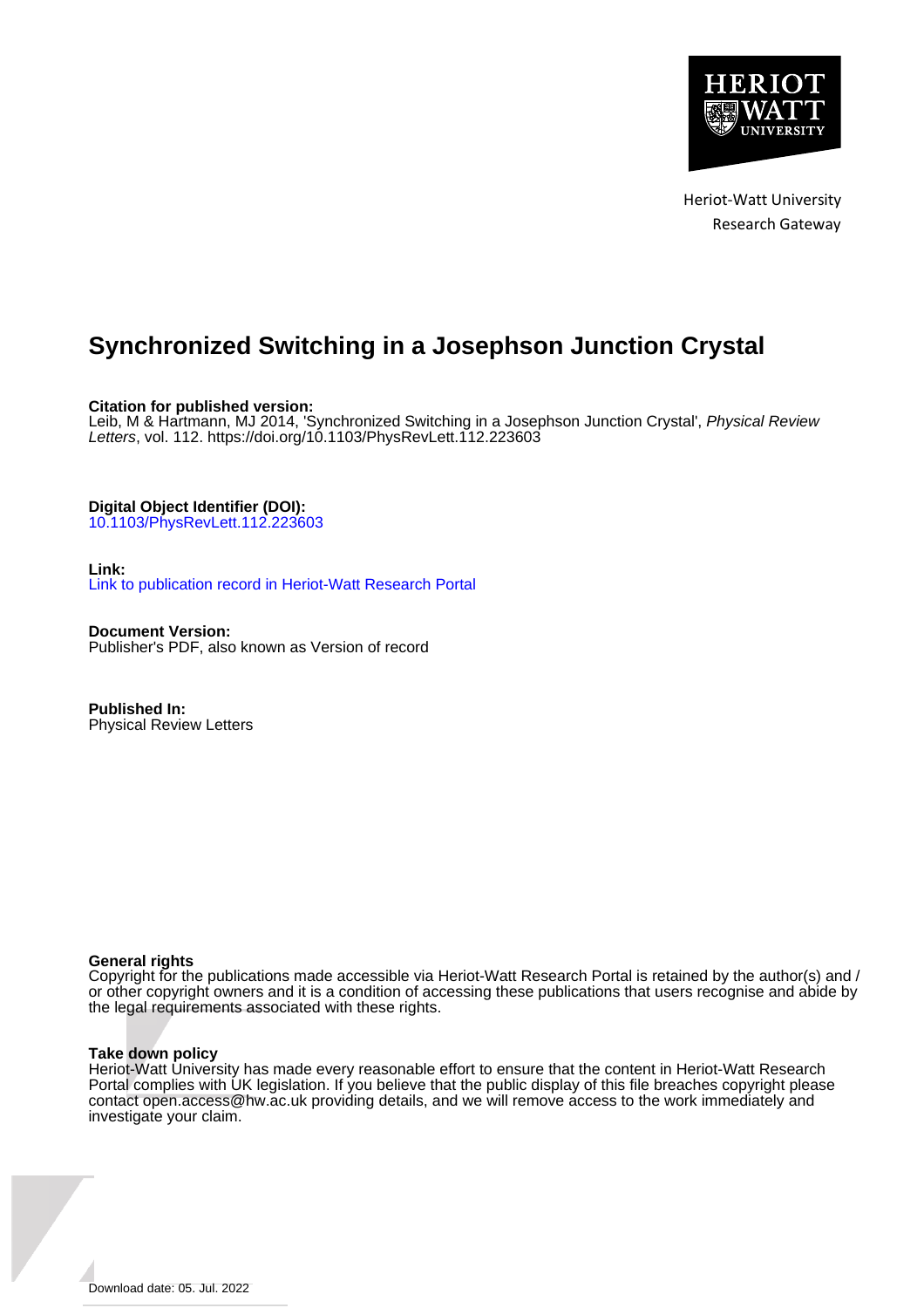## Synchronized Switching in a Josephson Junction Crystal

Martin Leib<sup>1[,\\*](#page-5-0)</sup> and Michael J. Hartmann<sup>2,1,[†](#page-5-1)</sup>

<span id="page-1-0"></span><sup>1</sup> Technische Universität München, Physik Department, James Franck Straße, 85748 Garching, Germany<br><sup>2</sup> Institute of Photonics and Quantum Sciences, Hariot Watt University, Edinburgh EH14,448, United Kinod  $2$ Institute of Photonics and Quantum Sciences, Heriot-Watt University, Edinburgh EH14 4AS, United Kingdom (Received 6 February 2014; published 4 June 2014)

We consider a superconducting coplanar waveguide resonator where the central conductor is interrupted by a series of uniformly spaced Josephson junctions. The device forms an extended medium that is optically nonlinear on the single photon level with normal modes that inherit the full nonlinearity of the junctions but are nonetheless accessible via the resonator ports. For specific plasma frequencies of the junctions, a set of normal modes clusters in a narrow band and eventually becomes entirely degenerate. Upon increasing the intensity of a red detuned drive on these modes, we observe a sharp and synchronized switching from low-occupation quantum states to high-occupation classical fields, accompanied by a pronounced jump from low to high output intensity.

DOI: [10.1103/PhysRevLett.112.223603](http://dx.doi.org/10.1103/PhysRevLett.112.223603) PACS numbers: 42.50.Pq, 05.30.Jp, 05.45.Xt, 85.25.Cp

Achieving strong optical nonlinearities or appreciable effective interactions between individual photons is a long-standing goal of quantum optics. As their generation requires strong coupling of photons to a nonlinear medium, spatially very localized nonlinearities for light fields that are confined to the very small volumes of microcavities have successfully been realized [\[1,2\].](#page-5-2) In recent years, the objective has thus moved on toward realizing strongly nonlinear optical response in multiple coupled cavities [\[3](#page-5-3)–7] or extended volumes doped with nonlinear media. The description of light fields propagating in such devices can no longer invoke the classical or semiclassical approximations used in linear or nonlinear optics and thus forms a novel paradigm. Experimentally, achieving appreciable photon-photon interactions despite the lower field amplitudes in larger volumes is a main challenge, where Rydberg atoms with their strong dipole-dipole interaction [8–[10\]](#page-5-4) are one possible candidate.

Here, we consider a long waveguide with closed ends that forms a strongly elongated, one-dimensional cavity that couples to many nonlinear scatterers. Yet, despite the large longitudinal extension, the light-matter coupling is ultrastrong; i.e., the vacuum Rabi frequency is comparable to the photon frequency, and the light fields inherit the full nonlinearity of the scatterers. Such ultrastrong coupling can be nicely reached in a novel discipline that bridges the gap between quantum optics and solid-state physics, circuit quantum electrodynamics (cQED).

cQED setups have been used to simulate quantum optical phenomena [\[11](#page-5-5)–13]. Lately they strive to conquer regimes that are elusive to photonic experiments at optical frequencies [\[14\]](#page-5-6), either with ultrastrong coupling [\[15\]](#page-5-7) or unprecedented precision in deterministic steering of quantum mechanical states [\[16,17\].](#page-5-8) Here, we consider a long superconducting coplanar waveguide resonator (CPWR) in which ultrastrong coupling to Josephson junctions (JJs) is reached by integrating the JJs directly into the CPWR's central conductor. In contrast to previous studies [\[18,19\]](#page-5-9), the distances between the uniformly spaced JJs are, however, chosen to be comparable to the wavelengths of the microwave photons that we consider. Therefore, the individual pieces of coplanar waveguide (CPW) between adjacent JJs behave like individual CPWRs themselves, thus forming a situation similar to electrons moving in the periodic potential of a crystal [\[20\].](#page-5-10) This spacing between the individual JJs promises to take the high precision and tunability of cQED setups into the realm of JJ arrays [\[21\]](#page-5-11).

The extraordinary high coupling strength between the JJs and the CPWR demands for new ways of modeling the setup. Instead of devising an effective model of CPWR and JJs individually and then taking their coupling into account to obtain a Dicke model [\[22\],](#page-5-12) we consider the CPWR with JJs to be an indivisible entity and solve exactly for the eigenmodes of the harmonic part of the system in the manner of black box circuit quantization [\[23\]](#page-5-13). We then introduce the nonlinearity of the JJs as a perturbation to the linear dynamics of the eigenmodes. In this way we avoid the conceptual difficulties of virtual excitations in the ground state and the related complications in deriving the correct dissipative behavior [\[24\]](#page-5-14).

For exploring the propagation of photons through our device, we consider the CPWR to be continuously driven by a coherent input from one side and investigate its output at the opposite end. In doing so, we focus our attention on specific values of the plasma frequency of the JJs, where a set of modes clusters in a very narrow frequency band and eventually becomes degenerate. It is thus also a candidate for a diabolical point [\[25\].](#page-5-15) We find that as the strength of a red detuned pump is increased the modes synchronously switch from a quantum regime where they respond with a phase delay of  $\pi$  to the drive (as two-level systems do) to a classical regime where they are in phase with the drive and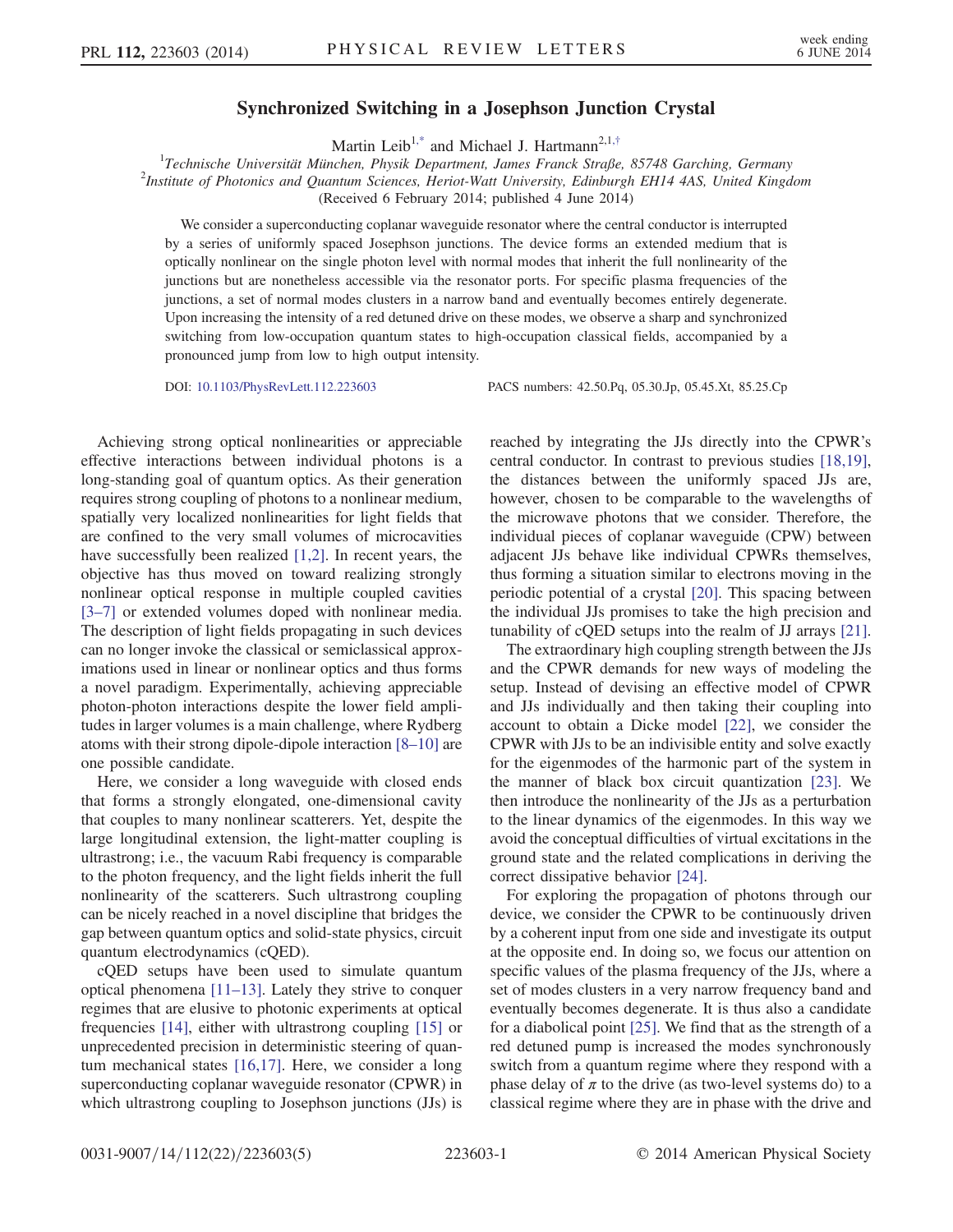accumulate substantial amplitude. The transition becomes increasingly sharper and more synchronized between the modes the closer the plasma frequency comes to the degeneracy point. As an observable signature of this phenomenon, the output intensity jumps from a very low to a high value as the quantum to classical threshold is crossed by the drive amplitude. The switching phenomenon we observe here thus features aspects of a quantum to classical transition for the cavity fields and a tendency of coupled JJs to synchronize their phases, which has been studied in their classical nonlinear dynamics [\[26,27\].](#page-5-16) The device we envision could thus form a photon valve that only opens for intensities above the switching threshold and may find applications as an amplifier [\[18\].](#page-5-9) On the other hand, it differs from externally controlled switches [\[28\]](#page-5-17).

Model.—We consider a CPWR of length L that supports one-dimensional current-charge waves with phase-velocity  $v = 1/\sqrt{lc}$  and wave-impedance  $Z_0 = \sqrt{l/c}$ , where land c are its inductance and canacitance per unit length and c are its inductance and capacitance per unit length. The central conductor of the CPWR is interrupted by N identical and uniformly distributed JJs with Josephson inductance  $L_j$  and capacitance  $C_j$ , see Fig. [1.](#page-2-0) The plasma frequency  $\omega_p = 1/\sqrt{L_J C_J}$  of the JJs may be tuned either in<br>advance, via the design or in situ by using split-ring advance via the design or in situ by using split-ring dc-superconducting quantum interference devices and threading a static bias flux through their rings. The resonator is terminated on both sides open circuited, enforcing current nodes at both ends. The state of the CPWR and the JJs can be described by the flux function  $\phi(x, t) = \int_{-\infty}^{t} V(x, t') dt'$ ,<br>with  $V(x, t)$  the electrical potential of the CPWR at point with  $V(x, t)$  the electrical potential of the CPWR at point  $x$  with respect to the surrounding ground plane. Physical observables like the excess charge per unit length,  $Q = c\phi$ , or the current,  $I = (\partial_x \phi)/l$ , may be derived from  $\phi$ . The Lagrangian of the whole setup reads

$$
\mathcal{L} = \sum_{j=1}^{N+1} \mathcal{L}_j^{\text{CPW}} + \sum_{j=1}^{N} \mathcal{L}_j^{\text{JJ}},\tag{1}
$$

<span id="page-2-1"></span>where  $\mathcal{L}_j^{\text{CPW}} = \int_{(j-1)\Delta}^{j\Delta} \{ (c/2) [\partial_t \phi(x, t)]^2 - (1/2l) [\partial_x \phi(x, t)]^2 \}$  $(x, t)^2$   $\{dx \text{ and } \mathcal{L}_j^{\text{IJ}} = (C_J/2) \delta \dot{\phi}_j^2 + (\varphi_0^2/L_J) \cos (\delta \phi_j / \varphi_0)$ are the Lagrangians of the CPW pieces between JJs and of the JJs themselves.  $\Delta = L/(N + 1)$  is the spacing between JJs and  $\varphi_0 = \hbar/(2e)$  the rescaled quantum of flux. The JJs

<span id="page-2-0"></span>

FIG. 1. Central conductor of a CPWR of length L interrupted by N identical and uniformly distributed JJ with Josephson inductance  $L_j$  and capacitance  $C_j$ .

introduce a drop  $\delta \phi_j = \phi|_{x \nearrow j\Delta} - \phi|_{x \searrow j\Delta}$  between the limits of the flux function approaching the JJ from the left,  $\phi|_{x\rightarrow i\Delta}$ , and from the right,  $\phi|_{x \searrow j\Delta}$ .

Eigenmodes.—To elucidate the underlying physics of the described CPWR, we may strive after decomposing the linear part of the Lagrangian [\(1\)](#page-2-1) into eigenmodes, which then couple via the nonlinearity of the JJs. From the Euler-Lagrange equations we get wave equations  $\partial_t^2 \phi - v^2 \partial_x^2 \phi = 0$  for the pieces of CPW between adjacent Hs. Together 0 for the pieces of CPW between adjacent JJs. Together with the boundary conditions of vanishing current at the ends of the CPWR,  $\partial_x \phi |_{x=0} = \partial_x \phi |_{x=L} = 0$ , current conservation at the JJs,  $\partial_x \phi|_{x \nearrow j\Delta} = \partial_x \phi|_{x \searrow j\Delta}$ , and the linearized current-flux relations of the JJs,  $-\partial_x \phi|_{x=i\Delta}/l =$  $C_J \delta \ddot{\phi}_j + \delta \phi_j/L_J$ , these lead to a well-defined eigenvalue problem. We thus decompose  $\phi(x, t) = \sum_i g_i(t) f_i(x)$ , where we can sort the eigenmodes into  $N$  different manifolds owing to the symmetry of the device. Each of their eigenfrequencies  $\omega_i$  is a solution to one of the N transcendental equations,

<span id="page-2-2"></span>
$$
\frac{\cos\left(\frac{\omega}{v}\Delta\right) - \cos\left(n\frac{\pi}{N+1}\right)}{\sin\left(\frac{\omega}{v}\Delta\right)} = \frac{cv}{2C_J}\frac{\omega}{\omega_p^2 - \omega^2},\tag{2}
$$

where  $n \in [1, N]$ . The eigenmode functions read  $f_i(x) =$  $c_{i,m} \cos((\omega_i/v)(x \mod \Delta)) + s_{i,m} \sin((\omega_i/v)(x \mod \Delta))$  for  $x \in (m\Delta, (m+1)\Delta)$ , where  $i = (n, k)$  indexes all eigenm-odes. The derivation of the Eqs. [\(2\)](#page-2-2) and the eigenmodes  $f_i$ together with explicit expressions for the coefficients  $c_{i,m}$ and  $s_{i,m}$  can be found in the Supplemental Material [\[29\]](#page-5-18). Note that there are also eigenmodes of the bare CPWR with  $\omega_m = (\pi v/L)(N + 1)m$  ( $m \in \mathbb{N}_0$ ) that have current nodes at the JJs and hence do not couple to them.

Spectrum.—Figure [2](#page-2-3) displays the frequencies  $\omega_i$  of a CPWR with  $N = 3$  JJs as a function of the plasma

<span id="page-2-3"></span>

FIG. 2 (color online). Spectrum of CPWR with  $v = 0.98 \times$  $10<sup>8</sup>$  m/s and Z<sub>0</sub> = 50Ω, interrupted by three identical and uniformly distributed JJs with  $C_J = 1$  pF and  $L = 28$  mm, plotted over their plasma-frequency  $\omega_p$  in units of the fundamental mode frequency  $(\pi v)/L$ . Eigenmodes of the bare CPWR that do not couple to the JJs are omitted. The dashed box marks the degeneracy point  $\omega_p = \bar{\omega}$ , on which we focus our investigation.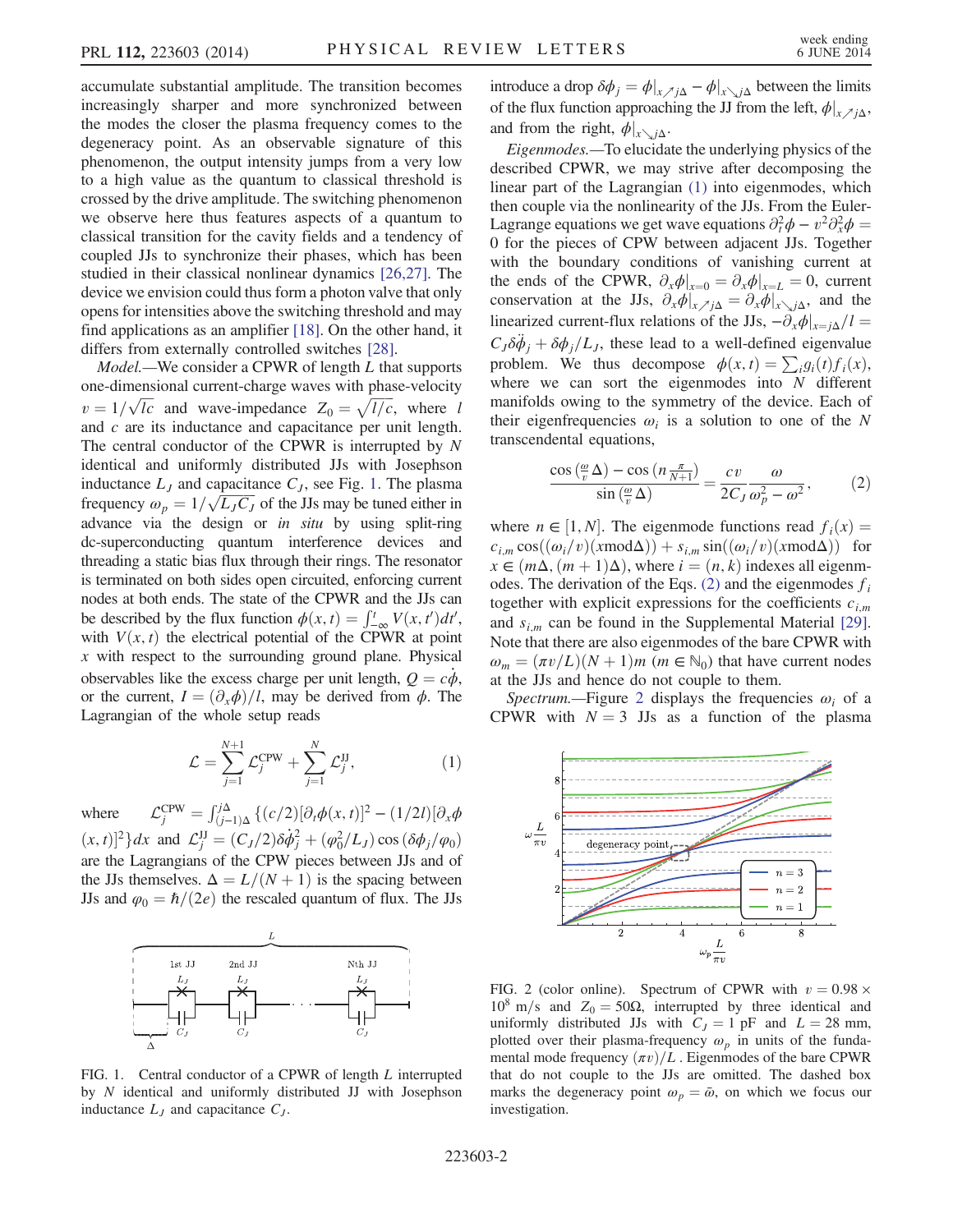frequency  $\omega_p$  in units of the fundamental mode frequency  $\pi v/L$  of the bare CPWR. For each manifold, it resembles the spectrum of a JJ mode that is ultrastrongly coupled to specific free modes of the bare CPWR [\[30\].](#page-5-19) For a large detuning between free mode frequency and plasma frequency, the JJs and the CPWR oscillate independently. In turn for degenerate plasma and free-mode frequencies, the eigenfrequencies of the combined device show an avoided crossing of the order of the eigenmode frequencies themselves, evidencing ultrastrong coupling. The size of the avoided crossing scales as  $\sim \sqrt{N}$  [\[29\]](#page-5-18), similar to the Dicke model [\[22\].](#page-5-12) In this regime, excitations of the device are strongly hybridized between the CPWR and the JJs, where the involved JJ mode can, however, not be traced back to a specific JJ but rather is a combined excitation of all JJs with a specific symmetry.

Note that our approach also shows that no superradiance quantum phase transition [\[31,32\]](#page-5-20) can be observed in the cQED setups we consider since none of the eigenmode frequencies vanishes for  $\omega_p > 0$ .

Quantization.—With the help of the above derived eigenmode functions, we can decompose the linear part of the JJ-doped CPWR into independent harmonic oscillators. Including the nonlinear terms and performing a  $\sum_i (1/2\eta_i)\pi_i^2 + (1/2)\eta_i\omega_i^2 g_i^2 + \mathcal{H}_{NL}$ , where  $\eta_i = c \int_0^L f_i^2 dx +$ <br>C  $\sum_{i=1}^{N} (f_i - f_i)^2$  is the effective mass of Legendre transform, we get the full Hamiltonian  $H=$  $C_J \sum_{j=1}^{N} (f_i|_{x_j} / \Delta - f_i|_{x_j} / \Delta)^2$  is the effective mass of eigenmode *i* [\[33\],](#page-5-21)  $\pi_i = \eta_i \dot{g_i}$  the canonical conjugate momentum of  $g_i$ , and  $\mathcal{H}_{NL} = -(\varphi_0^2/L_J) \sum_{j=1}^{N} [\cos(\delta \varphi_j/\varphi_0) +$ <br>(S42/2  $\omega^{2}$ ) the gentineer next of the Hemiltonian. We  $(\delta \phi_j^2 / 2\varphi_0^2)$ , the nonlinear part of the Hamiltonian. We avantize the theory in the standard way by introducing quantize the theory in the standard way by introducing lowering (raising) operators  $a_i = \sqrt{\eta_i \omega_i/(2\hbar)}(\hat{g}_i + \hat{g}_i)/(g_i + \hat{g}_i)/(g_i + \hat{g}_i)/(\hat{g}_i)$  $i\hat{\pi}_i/(\eta_i\omega_i)$  for the eigenmodes to get  $\hat{\mathcal{H}} = \sum_i \hbar \omega_i a_i^{\dagger} a_i + \hat{\mathcal{H}}$  $\hat{\mathcal{H}}_{NL}$  and write the flux drops as  $\delta\phi_j = \sqrt{2/(N+1)}$  $\sin(p_j) \sum_i \lambda(\omega_i) (a_i + a_i^{\dagger})$ , where  $p_j = \pi j/(N+1)$  and the zero-point fluctuation amplitudes read  $\lambda(\omega) = \sqrt{(\hbar/2C_I\omega)}[4\zeta\xi^2 + \cot((\omega/v)\Delta)\frac{\omega}{\omega}\Delta\xi + \xi + ]^{-1/2}$  with  $\sqrt{(\hbar/2C_J\omega)}[4\zeta\xi^2 + \cot((\omega/v)\Delta)\frac{\omega}{v}\Delta\xi + \xi_+]^{-1/2}$  with  $\zeta = (l\Delta/L_J)(\omega^2/\omega_p^2)$  and  $\xi_{\pm} = (\omega_p^2 \pm \omega^2)/(2\omega^2)$ .<br>Single hand approximation. We have decompose

Single-band approximation.—We have decomposed the linear part of the Hamiltonian into independent normal modes so that all coupling between the latter occurs via  $\hat{\mathcal{H}}_{NL}$ . This coupling is only relevant if the frequency difference between a pair of modes is comparable to their mutual coupling. We thus focus on a plasma frequency  $\omega_p = \bar{\omega}$  with  $\bar{\omega} = \pi v(N + 1)/L$ , where a set of N eigenmodes with indices  $i = (n, k = 2)$  become degenerate (see Fig. [2\)](#page-2-3) and concentrate our further discussions on the vicinity of this particularly interesting case. Here, k can be interpreted as a band index since a mode function with index k has  $k - 1$  nodes between any pair of adjacent JJs and  $n$  counts the modes within the band. Any coupling to the remaining eigenmodes, i.e., other bands, is considerably smaller than their separation in frequency and can thus safely be neglected in a single-band approximation (see [\[29\]](#page-5-18)). One could also choose  $k > 2$ , but this would require a longer resonator and hence a larger chip. We thus focus our analysis on modes with  $k = 2$  and the point where their frequencies  $\omega_{n,2} \approx \bar{\omega}$  so that they are described by the reduced Hamiltonian  $[\hat{\mathcal{H}}]_{k=2} = \sum_{n}^{\infty} \hbar \omega_n a_n^{\dagger} a_n + [\hat{H}_{ML}]_{k=2}$  (we skin the index k from now on:  $a_i = a_i$  and  $[\mathcal{H}_{NL}]_{k=2}$  (we skip the index k from now on:  $a_n \equiv a_{n,2}$  and  $\omega_n \equiv \omega_{n,2}$ ).

Localized modes.—It is here most convenient to choose a basis of modes for which the mutual mode coupling via the nonlinearity is minimized. At  $\omega_p = \bar{\omega}$ , where all modes with  $k = 2$  are perfectly degenerate, this occurs for the modes  $b_j = \sqrt{2/(N+1)} \sum_{n=1}^{N} \sin(jp_n) a_n$ , whose eigen-<br>functions have a large flux drop at a specific II and functions have a large flux drop at a specific JJ and considerably smaller flux drops at all other JJs. An illustration is presented in [\[29\]](#page-5-18). We thus express the  $[\mathcal{H}]_{k=2}$  in terms of these modes and expand their interaction up to quartic order (see [\[29\]](#page-5-18)) to find

<span id="page-3-0"></span>
$$
H = \sum_{j=1}^{N} \left[ \hbar \bar{\omega} b_{j}^{\dagger} b_{j} - \frac{E_{C}}{2} b_{j}^{\dagger} b_{j}^{\dagger} b_{j} b_{j} \right] + \hbar \bar{\omega} \sum_{j,l}^{N} u_{j,l} b_{j}^{\dagger} b_{l}
$$

$$
- E_{C} \sum_{j,l}^{N} g_{j,l} ((b_{j}^{\dagger} b_{j}^{\dagger} b_{j} + b_{j}^{\dagger}) b_{l} + \text{H.c.}), \tag{3}
$$

with the single JJ charging energy  $E_C = e^2/(2C_J)$ ,  $u_{j,l} = (2/N + 1) \sum_{n=1}^{N} \sin(jp_n) \sin(lp_n) [(\omega_n/\bar{\omega}) - 1],$  and  $g_{j,l} = (2/N + 1) \sum_{n=1}^{N} \sin(j p_n) \sin(l p_n) [(\lambda(\omega_n)/\lambda_0) - 1],$ where  $\lambda_0 = \sqrt{\hbar/2C_J\omega_p}$  is the zero-point fluctuation<br>applitude of a single II [see [20] for  $\lim_{\epsilon \to 0} \lambda(\epsilon_0)$ ] amplitude of a single JJ [see [\[29\]](#page-5-18) for  $\lim_{\omega_p \to \bar{\omega}} \lambda(\omega_n)$ ]. The resulting Hamilton operator describes a set of mutually coupled oscillators with Kerr-type nonlinearities of strength  $E<sub>C</sub>$  that can be substantial even on the single photon level. Interestingly, the coupling is not only formed by linear particle exchange, but also contains a nonlinear, densityassisted excitation exchange. Yet, due to the advantageous choice of modes,  $b_j$ , both the linear and nonlinear couplings are indeed weak,  $|u_{i,l}| \ll 1$  and  $|g_{i,l}| \ll 1$ . We thus have a rather unique situation, where a set of highly nonlinear modes forms a narrow frequency band and can be efficiently driven by a single input tone.

Synchronized switching.—To explore the propagation of microwave photons through our device, we assume that our CPWR is capacitively coupled to input and output lines formed by half-infinite CPWs. With these outlets, we continuously drive the CPWR from one side with sinusoidal microwave signals of frequency  $\omega_L = \omega_p - 4E_C/\hbar$ and magnitude  $\Omega$  [\[29\]](#page-5-18) in such a way that only the modes  $b_i$  are excited. To describe this process, it suffices to add the driving term  $H_{\Omega} = i\hbar \sin(\omega_L t) \sum_j \Omega_j (b_j - b_j^{\dagger})$  to the Hamilton operator (3) where the driving amplitudes O. Hamilton operator [\(3\),](#page-3-0) where the driving amplitudes  $\Omega_i =$  $\Omega \sum_{n=1}^{N} \frac{\sin(np_j)}{(\hbar \sqrt{n_n})}$  are a consequence of the charge<br>quadratures of the *b* modes at the driven end of the quadratures of the  $b_j$  modes at the driven end of the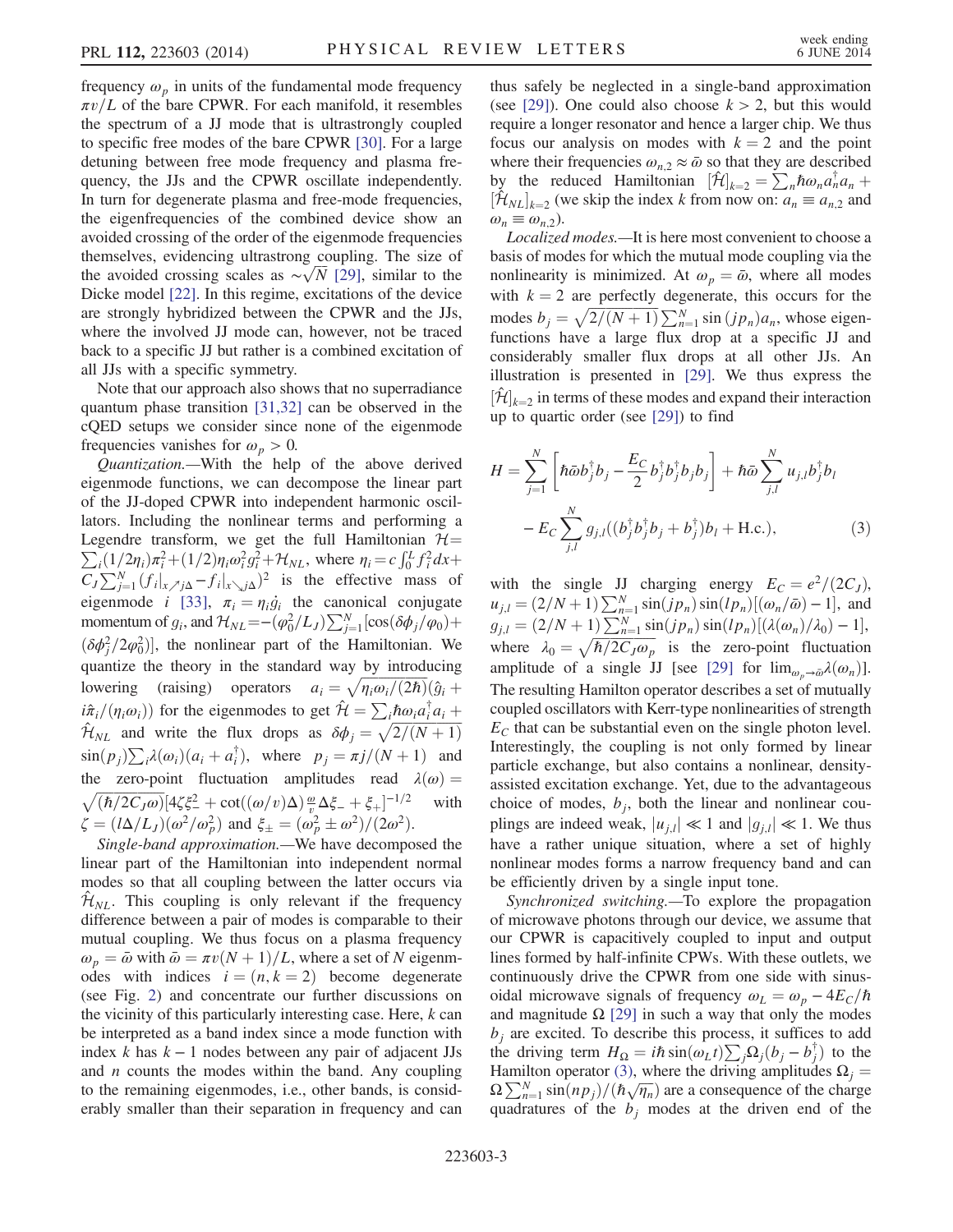CPWR (see [\[29\]\)](#page-5-18). Our device thus has the appealing property that the eigenmodes inherit the full nonlinearity of the JJs but are nonetheless well excitable by driving the resonator. We model the photon dissipation with a decay rate  $\kappa$  for each mode so that the dynamics of our system is described by the master equation  $\dot{\rho} = \frac{i}{\hbar} [\rho, H_{\Omega} + H] +$  $\left(\frac{\kappa}{2}\right)\sum_{j=1}^{N} (2b_j \rho b_j^{\dagger} - \rho b_j^{\dagger} b_j - b_j^{\dagger} b_j \rho),$  where  $\rho$  is the density matrix of all modes by Bosques of the high density matrix of all modes  $b_j$ . Because of the high coordination number of the Hamiltonian  $H$  [c.f. Eq. [\(3\)](#page-3-0)], where all modes mutually couple, a mean-field approach is expected to provide an accurate approximation. We thus decouple the individual modes  $b_i$  according to  $b_j^{\dagger}b_k \rightarrow \langle b_j^{\dagger} \rangle b_k + b_j^{\dagger} \langle b_k \rangle$  and  $(b_j^{\dagger}b_j^{\dagger}b_j + b_j^{\dagger})b_k \rightarrow (\langle b_j^{\dagger}b_j^{\dagger}b_j \rangle +$  $\langle b_j^{\dagger} \rangle$ ) $b_k + (b_j^{\dagger} b_j^{\dagger} b_j + b_j^{\dagger}) \langle b_k \rangle$  and solve the coupled equations of motion for all modes by iteratively [20] tions of motion for all modes  $b_i$  iteratively [\[29\]](#page-5-18).

For  $\omega_p = \bar{\omega}$ , we find that, upon increasing the amplitude of a red detuned drive beyond a threshold value  $\Omega^*$ , all modes switch synchronously and instantly from low occupancies,  $|\Omega|$  < Ω<sup>\*</sup>, to high photon numbers,  $|\Omega|$  >  $\Omega$ <sup>\*</sup> (see Fig. [3\)](#page-4-0). This phenomenon can be understood as follows. Each mode  $b_i$  features a negative Kerr nonlinearity. Ignoring the intermode couplings, one would thus expect that the combination of slightly red detuned driving and negative nonlinearity leads to a switching behavior as a function of the drive strength since the Kerr nonlinearity can be interpreted as an intensity dependent frequency shift  $\delta \omega_j \sim (E_C/2\hbar) \langle \psi_j^{\dagger} \psi_j \rangle$  [\[34\]](#page-5-22). Hence, upon driving the oscillator increasingly strong the frequency will drop and for a lator increasingly strong the frequency will drop and, for a critical driving strength, eventually come into resonance with the drive, causing a growth of oscillator excitations.

<span id="page-4-0"></span>

FIG. 3 (color online). Occupancies for the local modes  $b_i$ (colored solid lines) plotted as a function of the drive strength  $\Omega$ (scale at left vertical axes) at the degeneracy point  $\omega_p = \bar{\omega}$  (a) and for plasma frequencies  $\omega_p$  slightly detuned from the degeneracy point (b) and (c). The gray dashed line shows the output intensities (scale at right vertical axes). Parameters:  $v = 0.98 \times$  $10<sup>8</sup>$  m/s, Z<sub>0</sub> = 50Ω, C<sub>J</sub> = 1 pF, and N = 8.

Because of the different driving amplitudes  $\Omega_i$ , one would expect a different critical drive strength for each mode *j*. Yet the coupling  $g_{j,l}$  between the modes is such that only modes  $b_j$  that are in phase amplify each other. This causes the switching of all modes to be synchronized and very sharp for the following reason. While switching in the higher excited state, the modes also undergo a quantum to classical transition. For a red detuned drive of small amplitude, they behave like qubits with a  $\pi$ -phase delay with respect to the drive phase. After the switching into the higher excited state, however, the modes are in phase with the drivelike harmonic oscillators with red detuned driving. As the mode with the lowest critical drive strength tries to switch, it is getting weighed down because of the phase synchronizing features of the coupling  $g_{i,l}$ . Yet if eventually a majority of modes switches into the higher excited state, they drag the remaining modes with them, causing a very sharp and synchronized transition. If we detune the plasma frequency of the JJs from the point of degeneracy, we introduce additional mixing between the modes  $b_i$  and, for detunings  $\Delta \omega > E_C$ , finally destroy the symmetry of the coupling that promotes synchronization of phases. As a consequence, the synchronization of the switching behavior deteriorates and is eventually lost. We note that the observed switching phenomenon is distinct from lasing [\[12,13\]](#page-5-23) as our device is driven by a coherent input.

To determine the measurable signal in an experiment, we derive input-output relations for our CPWR,  $c_{\text{OUT}} = \sqrt{\kappa_x} \sum_j \tau_j b_j - c_{\text{IN}}$  where  $\kappa_x$  is the decay rate into the output line and  $\tau_j = \sqrt{\frac{2}{[(N+1)\sum_n n_n^{-1}]\sum_n (-1)^n \sin(jp_n)/\sqrt{n_n}}}$ and, assuming vacuum noise outside the CPWR, compute the output intensity  $\langle c_{\text{OUT}}^{\dagger} c_{\text{OUT}} \rangle$ . The result is shown as gray dashed lines in Fig. 3 and shows a sharp jump of gray dashed lines in Fig. [3](#page-4-0) and shows a sharp jump of  $\langle c_{\text{OUT}}^{\dagger} c_{\text{OUT}} \rangle$  at the critical driving strength.<br>Finerimental requirements —There are

Experimental requirements.—There are no challenging requirements for experimentally observing the phenomena we explore here. Photon frequencies of 6–9 GHz, as typically used in cQED setups, correspond to the wavelength around 14 mm. At the degeneracy point, half a wavelength needs to fit in between every pair of JJs, which implies an overall CPWR length of  $(N + 1)0.007$  m. We have chosen a phenomenological decay rate of  $\kappa/(2\pi) = 20$  MHz for the modes  $b_i$ . The synchronization is, however, very robust with respect to dissipation as well as disorder since it also occurs in the vicinity of the degeneracy point  $\bar{\omega}$  [see Figs. [3\(b\)](#page-4-0) and [3\(c\)](#page-4-0)]. For more details, see [\[29\]](#page-5-18).

We acknowledge fruitful discussions with Franco Nori. This work is part of the collaborative research center SFB 631 and the Emmy Noether project HA 5593/1-1, both funded by the German Research Foundation (DFG). M. L. further acknowledges the hospitality and support from the Center of Emergent Matter Science at RIKEN in Saitama, Japan.